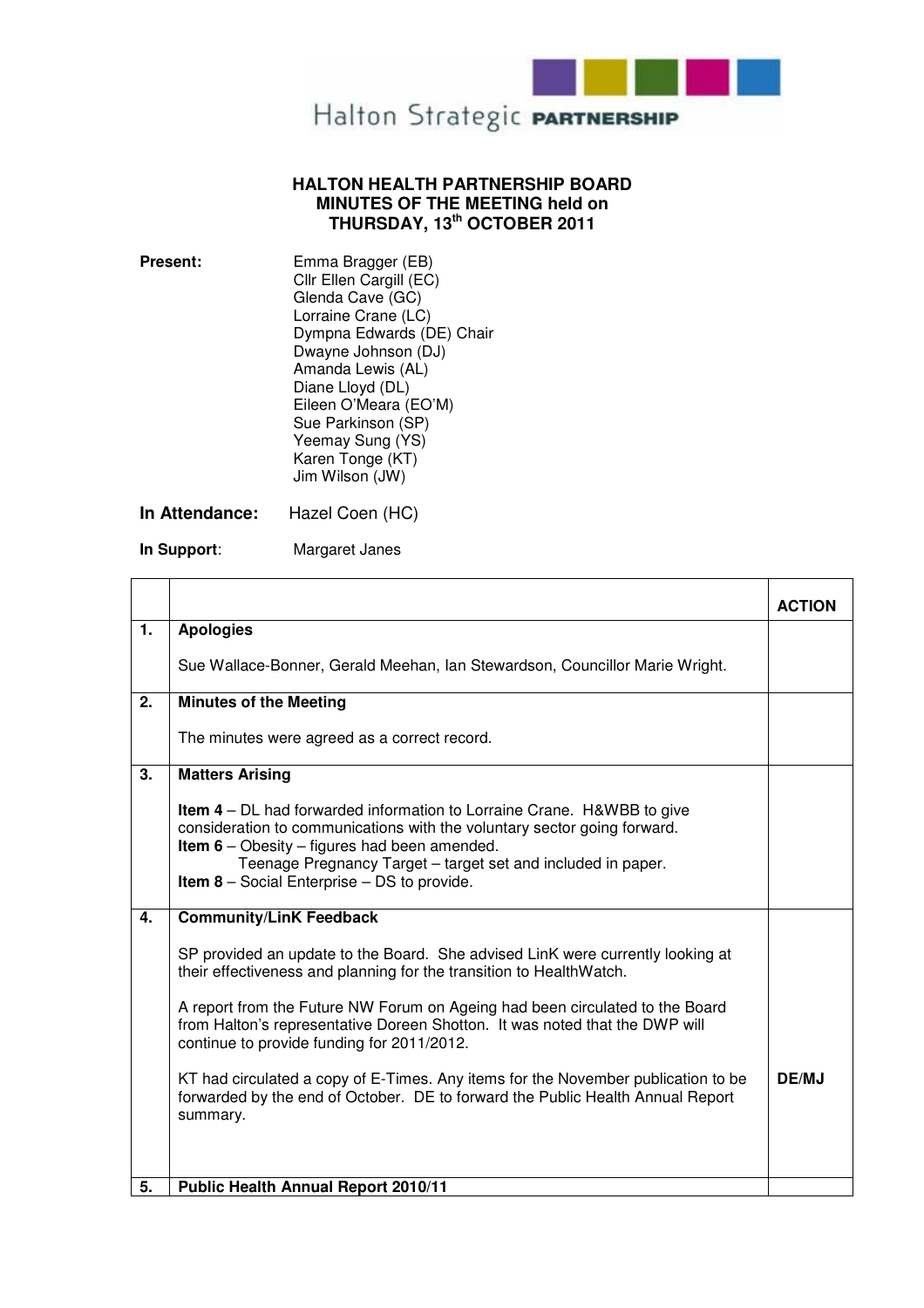

## Halton Strategic PARTNERSHIP

|    | DE gave a presentation on the PHAR. The JSNA is a comprehensive assessment<br>of the range of issues in the Borough; each year a key theme is picked up by the<br>Director of Public Health to focus on certain areas within the PHAR. It was noted<br>that                                                                                                                                                                                                                                                                |  |
|----|----------------------------------------------------------------------------------------------------------------------------------------------------------------------------------------------------------------------------------------------------------------------------------------------------------------------------------------------------------------------------------------------------------------------------------------------------------------------------------------------------------------------------|--|
|    | Health is improving but inequalities persist<br>$\bullet$<br>As Health improves in some areas other priorities come to the fore -<br>$\bullet$<br>eg cancers, suicides.<br>Thorough changes need to ensure continuity of focus on community<br>$\bullet$<br>development, prevention and early detection<br>Delivering these programmes makes a tangible difference to local<br>$\bullet$<br>communities.<br>There is room for improvement - specific recommendations in the report for<br>$\bullet$<br>particular agencies |  |
|    | DE confirmed health was improving year on year and efforts are making a<br>difference. A four page summary document was available if this would help to<br>publicise the key messages.                                                                                                                                                                                                                                                                                                                                     |  |
| 6. | Feedback from HSPB Meeting on 21 <sup>st</sup> September                                                                                                                                                                                                                                                                                                                                                                                                                                                                   |  |
|    | The Halton Strategic Partnership Board had presentations on the Public Health<br>Annual Report and a voluntary sector update. It considered the Child and Family<br>Poverty Strategy, health reforms, the Localism white paper and had updates on the<br>Residents Survey and the proposed planning guidance on hot food take-aways.                                                                                                                                                                                       |  |
| 7. | <b>NHS Transition Update</b>                                                                                                                                                                                                                                                                                                                                                                                                                                                                                               |  |
|    | DE advised there was a single management team across the Merseyside PCTs. A<br>Voluntary redundancy scheme has been available to staff and this could reduce<br>management costs by 15-20%. Over the coming months the cluster will work with<br>the Clinical Commissioning Groups (CCG)to identify the staff they need and to<br>integrate                                                                                                                                                                                |  |
|    | GP consortia are working through the authorisation process in order to apply and<br>become Clinical Commissioning Groups. Widnes and Runcorn consortia have<br>agreed to work together to form Halton CCG. There will be formal sub committees<br>of the PCT Board to enable Clinical Commissioning Groups to start operating in<br>shadow form.                                                                                                                                                                           |  |
|    | Over the coming months, Cluster Directors will work on the staff needed for their<br>directorate; some staff will be aligned directly to Clinical commissioning Groups,<br>some to the Commissioning Support Unit and some to the National Commissioning<br>Board. These new arrangements should be operational by January 2012. Local<br>arrangements will continue for Public Health with some collaborative work across<br>Merseyside. There are plans to recruit a Director of Public Health for Halton.               |  |
|    | DJ referred to VR and whether this would affect the determining of shadow budgets<br>for Public Health. DE advised the budget return had been based on the spend for<br>2010/11 which will help to form the baseline; she confirmed the money would still be<br>included in the baseline spend.                                                                                                                                                                                                                            |  |
|    | SP advised that LINks had conducted a 360 degree appraisal to enable them to look<br>at the transition to HealthWatch; they were currently consulting with members. EB<br>advised she attend a LINk transition group, they will be looking to work up a<br>HealthWatch specification early in the New Year.                                                                                                                                                                                                                |  |
|    | DE advised it was vital for people to continue to communicate in order to work                                                                                                                                                                                                                                                                                                                                                                                                                                             |  |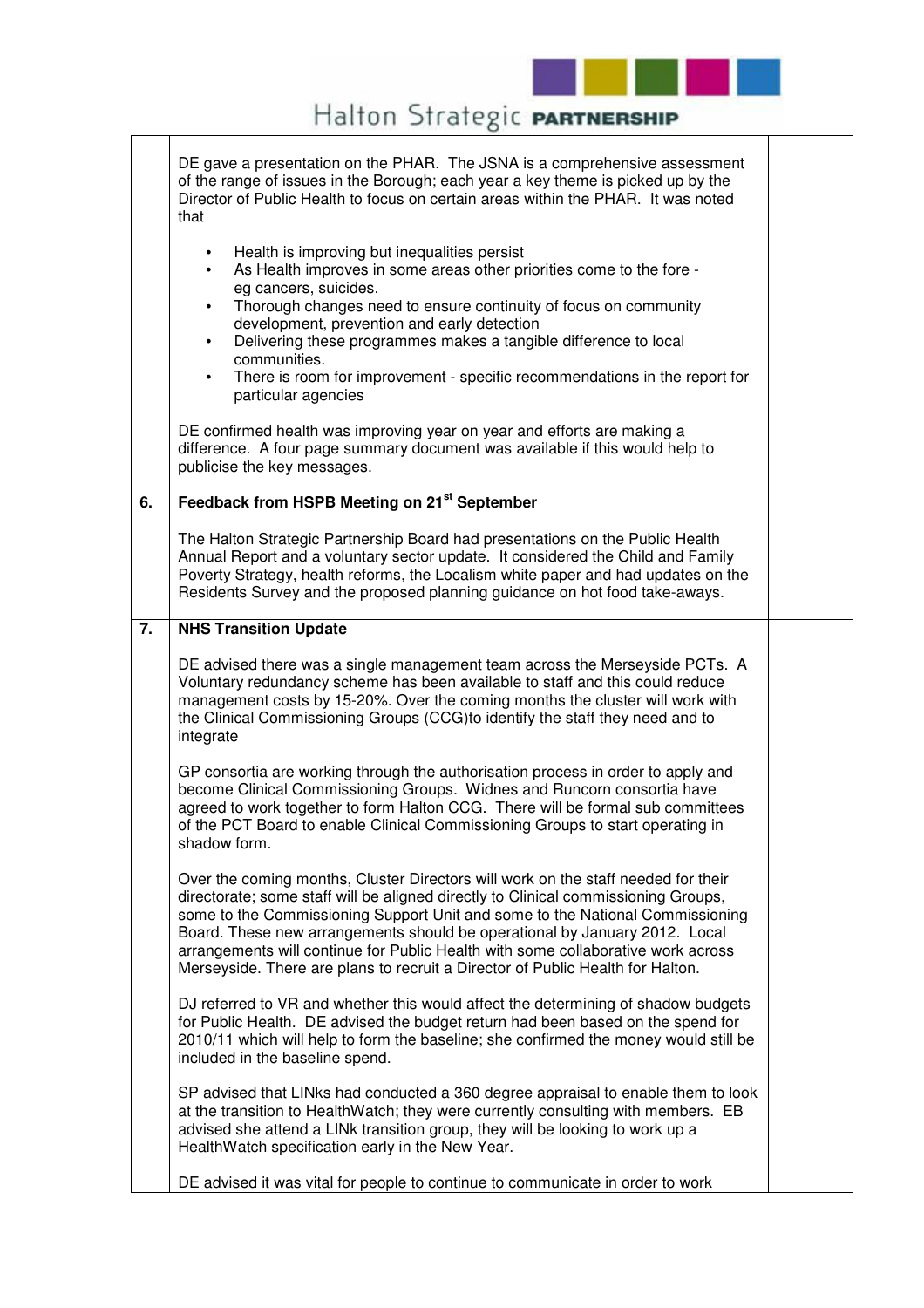

## Halton Strategic PARTNERSHIP

|     | through the new situations and challenges we are facing.                                                                                                                                                                                                                                                                                                                                                                                                                                                                                                                                                                                                                                                                                                                                                                                                                                                                       |    |
|-----|--------------------------------------------------------------------------------------------------------------------------------------------------------------------------------------------------------------------------------------------------------------------------------------------------------------------------------------------------------------------------------------------------------------------------------------------------------------------------------------------------------------------------------------------------------------------------------------------------------------------------------------------------------------------------------------------------------------------------------------------------------------------------------------------------------------------------------------------------------------------------------------------------------------------------------|----|
| 8.  | <b>Performance Group Update</b>                                                                                                                                                                                                                                                                                                                                                                                                                                                                                                                                                                                                                                                                                                                                                                                                                                                                                                |    |
|     | HC referred to Performance Framework - Sustainable Community Strategy (2011 -<br>2016) and the Appendix and advised these were key measures that needed to be<br>tracked over the next 5 years; she asked that this proposal be adopted. DL advised<br>whilst the framework may be adopted by this committee it will need to go to the<br>H&WB Board for adoption. DE confirmed as a strategic group these were key<br>outcomes which need to be considered and managed, however it was for the H&WB<br>Board to approve and they may wish to add to the framework; she requested the<br>information be made available to the H&WB Board.                                                                                                                                                                                                                                                                                      | HC |
|     | DL asked whether there would be quarterly monitoring. HC advised that was up to<br>the H&WB Board, they were happy to provide information on a quarterly basis<br>depending on the level of detail required. DJ advised they work on the next 12-18<br>months and not a 5 year target as the Board may decide there is a different set of<br>priorities.                                                                                                                                                                                                                                                                                                                                                                                                                                                                                                                                                                       |    |
|     | DE thanked the group for the work the performance group had carried out over the<br>years.                                                                                                                                                                                                                                                                                                                                                                                                                                                                                                                                                                                                                                                                                                                                                                                                                                     |    |
| 9.  | Halton Health and Wellbeing Board Development                                                                                                                                                                                                                                                                                                                                                                                                                                                                                                                                                                                                                                                                                                                                                                                                                                                                                  |    |
|     | DJ advised the group that key stakeholders had been consulted on the draft Terms<br>of Reference for the Health and Wellbeing Board and all partners were signed up.<br>The first meeting was scheduled for 5 December. A draft agenda was being<br>prepared and biographies had been requested from participants.<br>Some members would be attending an event in Bolton on 17 October to understand<br>from other organisations how they have managed the transition to H&WB Boards.                                                                                                                                                                                                                                                                                                                                                                                                                                          |    |
| 10. | <b>Halton Senior Managers Meeting Next Steps</b>                                                                                                                                                                                                                                                                                                                                                                                                                                                                                                                                                                                                                                                                                                                                                                                                                                                                               |    |
|     | DJ referred to the report and advised the aim is to link with existing structures and<br>strategic approaches with a more co-ordinated approach to health on a locality level.<br>Children's services have delivered some very positive outcomes; in addition they<br>now have seven area forums which overlay other children's locality groups. It was<br>proposed to follow some recommendations by Marmot and look at health and social<br>re-engineering and the wider determinants of health, this will give a model to move<br>towards health promotion/prevention. The JSNA already provides a comprehensive<br>analysis of need across the borough; however, it is also proposed that locality<br>profiles are produced to give a better understanding of need at ward/ Area Forum<br>level. It was proposed that the locality model of health be taken to the first meeting of<br>the new Health and Wellbeing Board. |    |
|     | EO'M advised following that opportunity needs to be given to people in the<br>community to become health champions. There was a need to look at<br>multidisciplinary teams to make best use of resources available.                                                                                                                                                                                                                                                                                                                                                                                                                                                                                                                                                                                                                                                                                                            |    |
|     | After further discussion it was agreed to support the above proposal.                                                                                                                                                                                                                                                                                                                                                                                                                                                                                                                                                                                                                                                                                                                                                                                                                                                          |    |
| 11. | Halton Health Partnership Achievements/Legacy                                                                                                                                                                                                                                                                                                                                                                                                                                                                                                                                                                                                                                                                                                                                                                                                                                                                                  |    |
|     | DE wished to acknowledge the scale of work and achievements made by HHP since<br>it was established in 2001. All agreed that partnership working had been excellent<br>and the investment had been very worthwhile. The Board acknowledged the<br>achievements made and anything that could be taken forward to assist in the<br>challenges ahead.                                                                                                                                                                                                                                                                                                                                                                                                                                                                                                                                                                             |    |